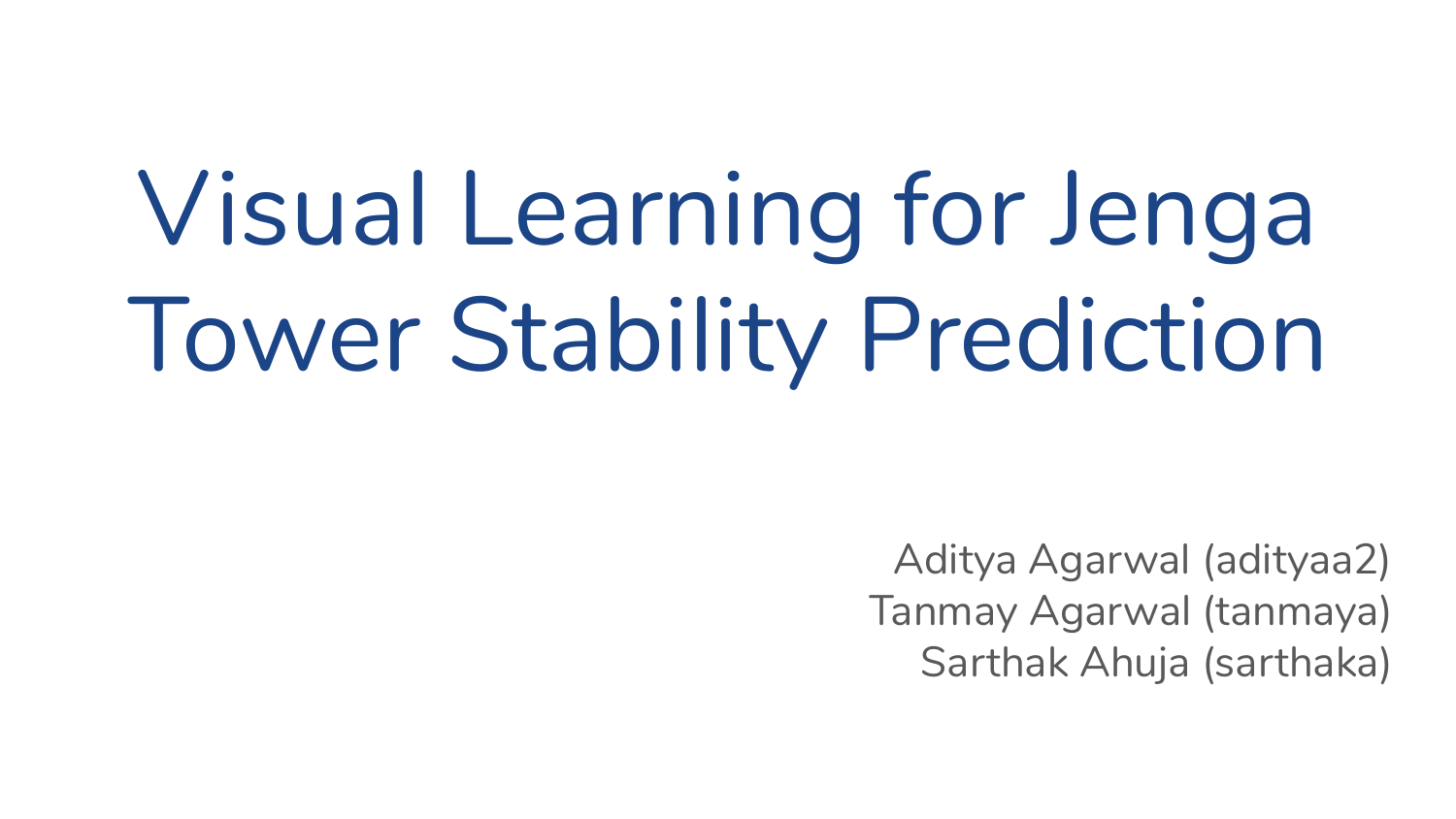

While playing a game of Jenga, which block will you choose to remove in each of above tower configurations?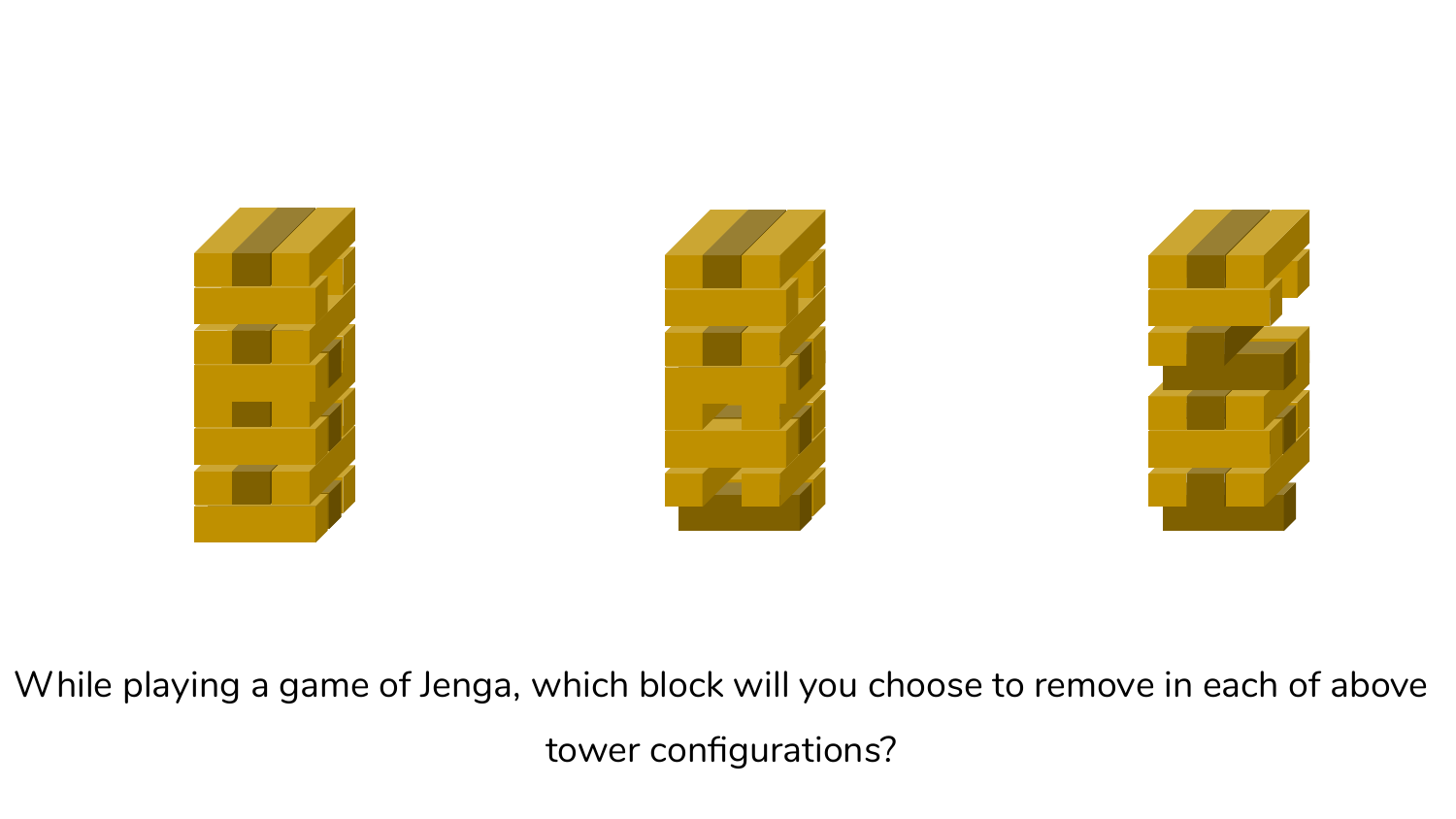

As humans, we have an intuitive understanding of the rules that dictate our physical

world (physics) Blocks under

consideration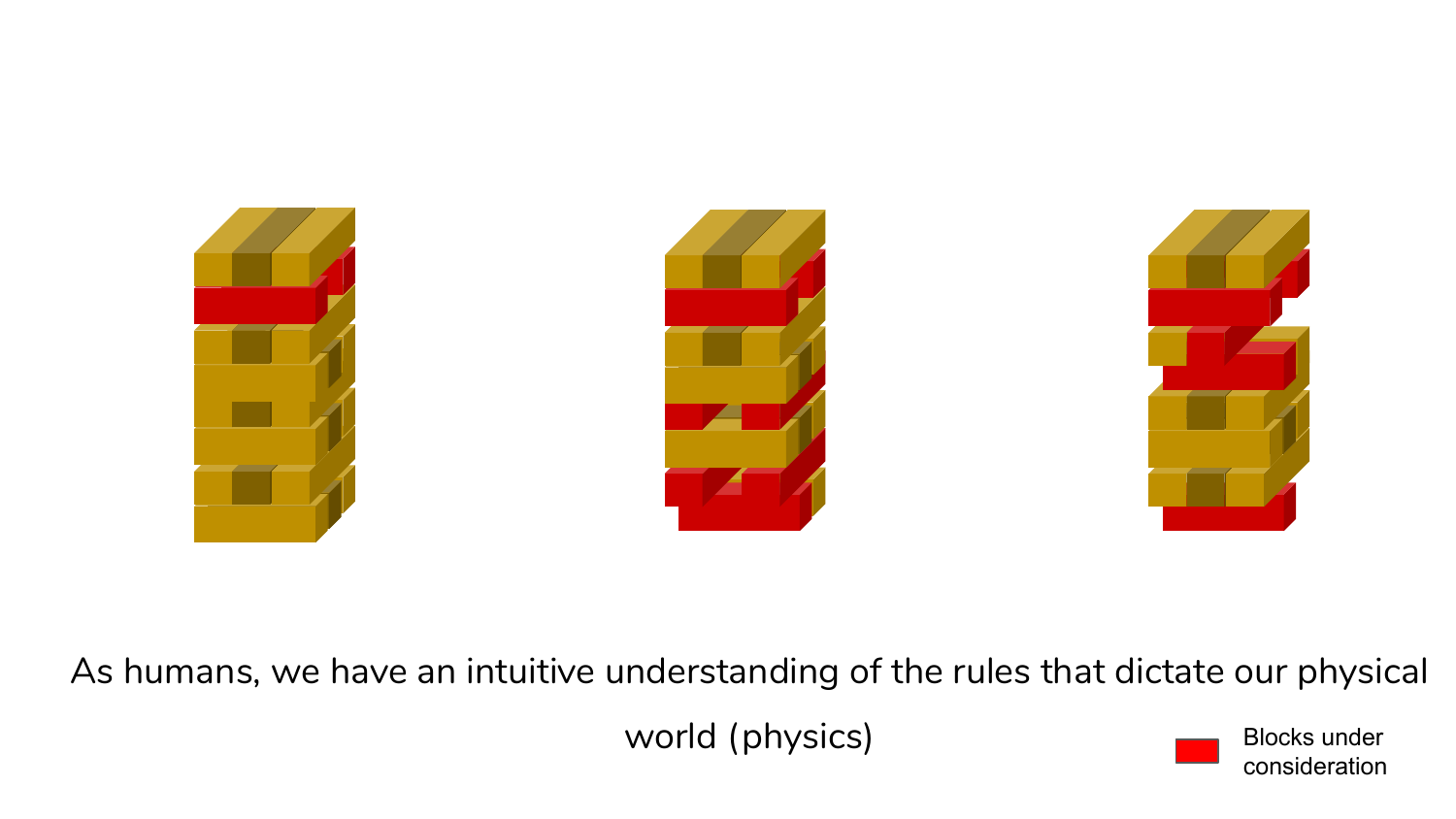

Though things are not so obvious or deterministic when

(a) there is noise in the structure, (b) physics becomes imperceivable to humans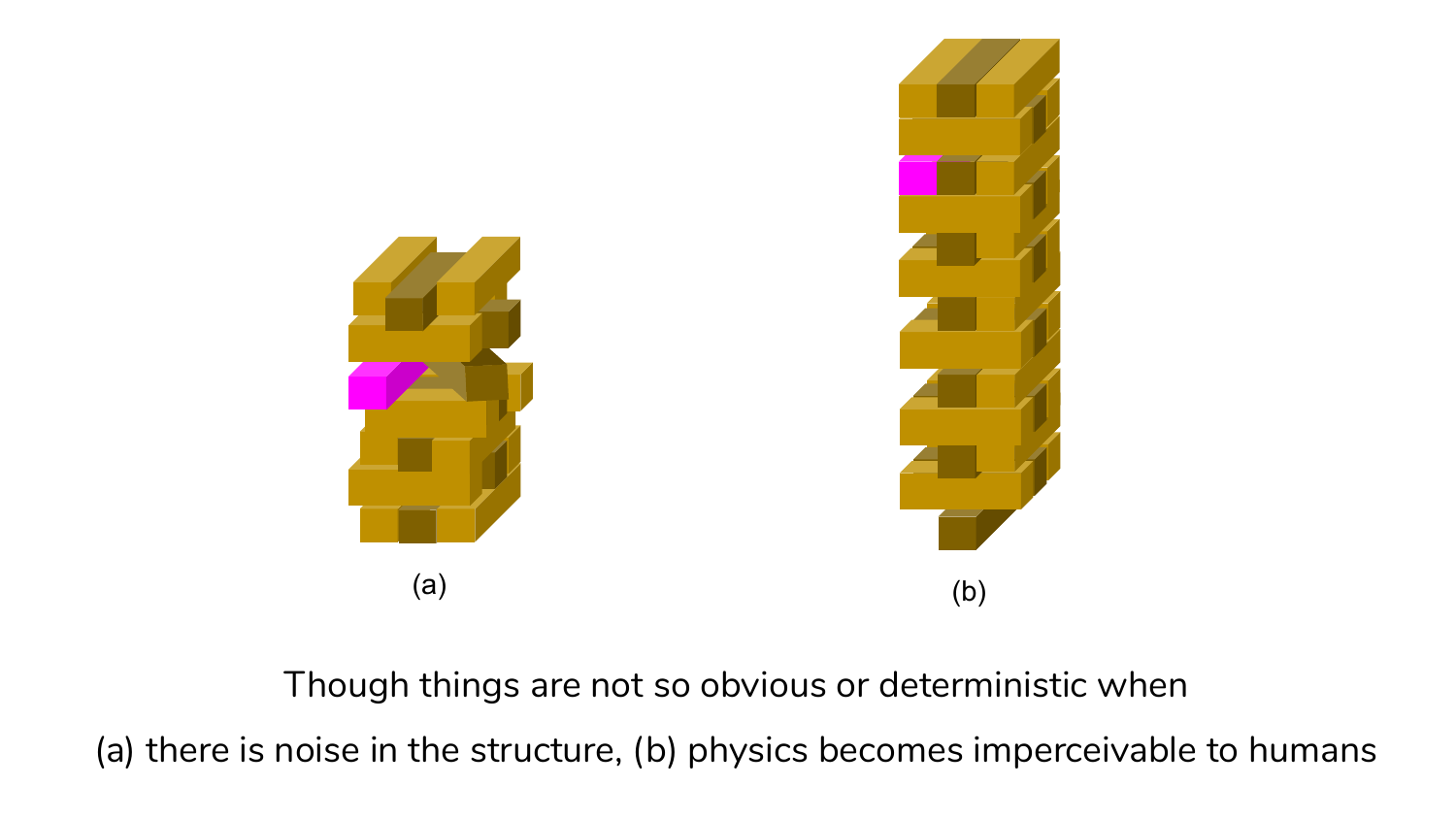#### The Problem

In this project we explore if we can enable a robot to learn this **physical intuition** needed to play a game of Jenga using **visual perception**

This super-power may lead to a variety of skills our robots are currently lacking -

- 1. rapid assessment of unfamiliar situations
- 2. dexterous manipulation of objects
- 3. creative use of tools

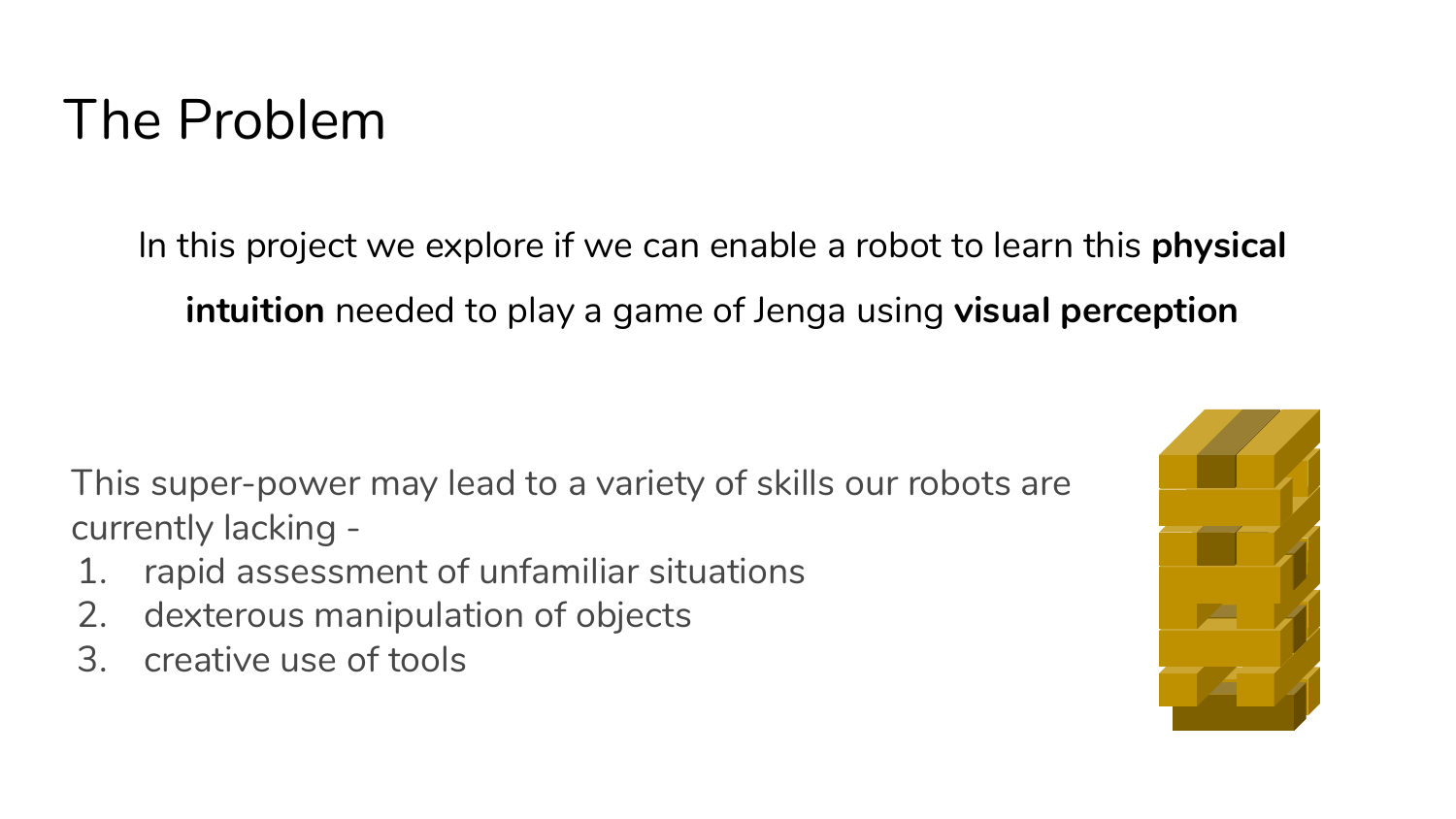#### Approach

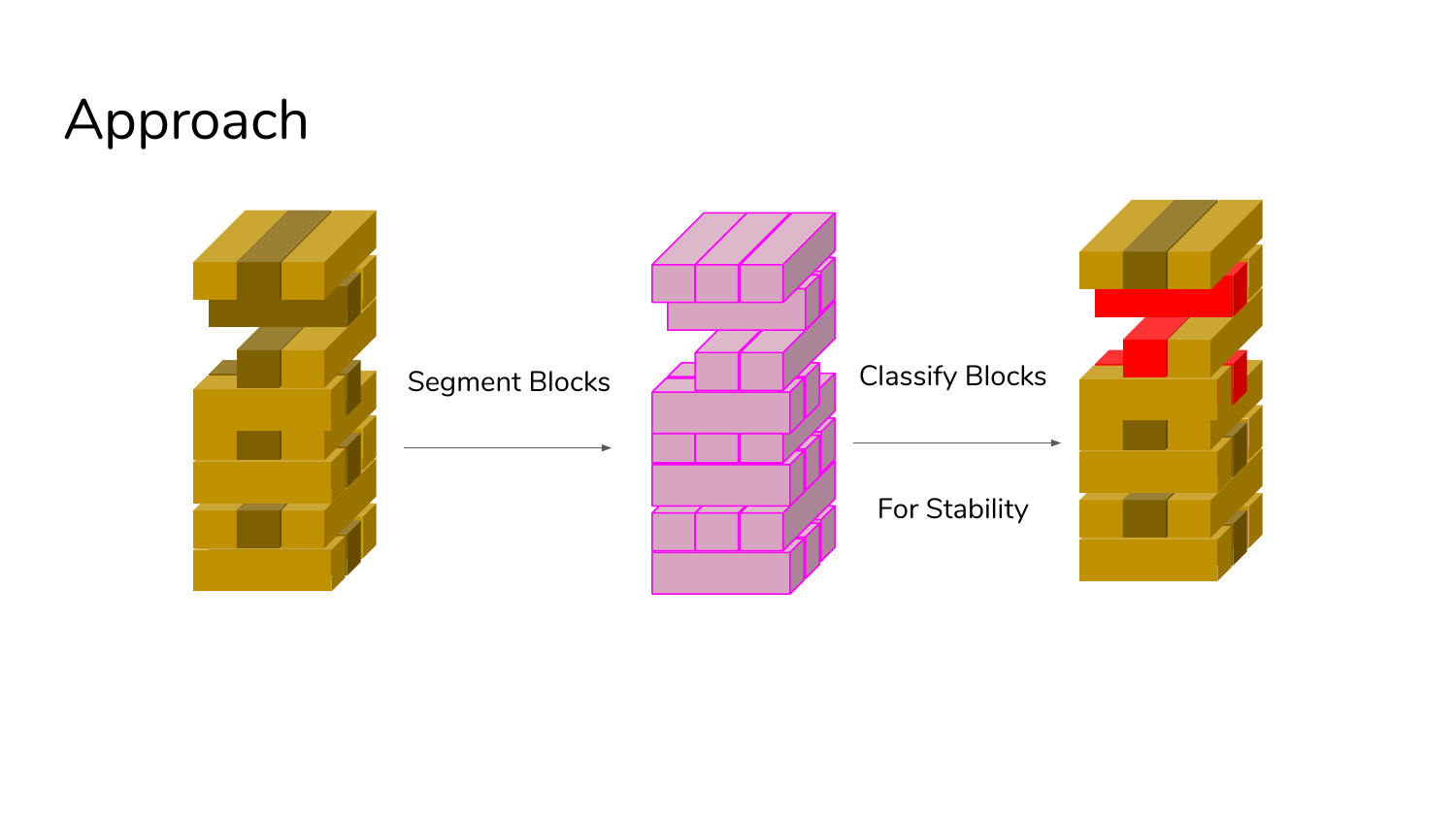#### Data Generation **SEGMENTATION NETWORK**

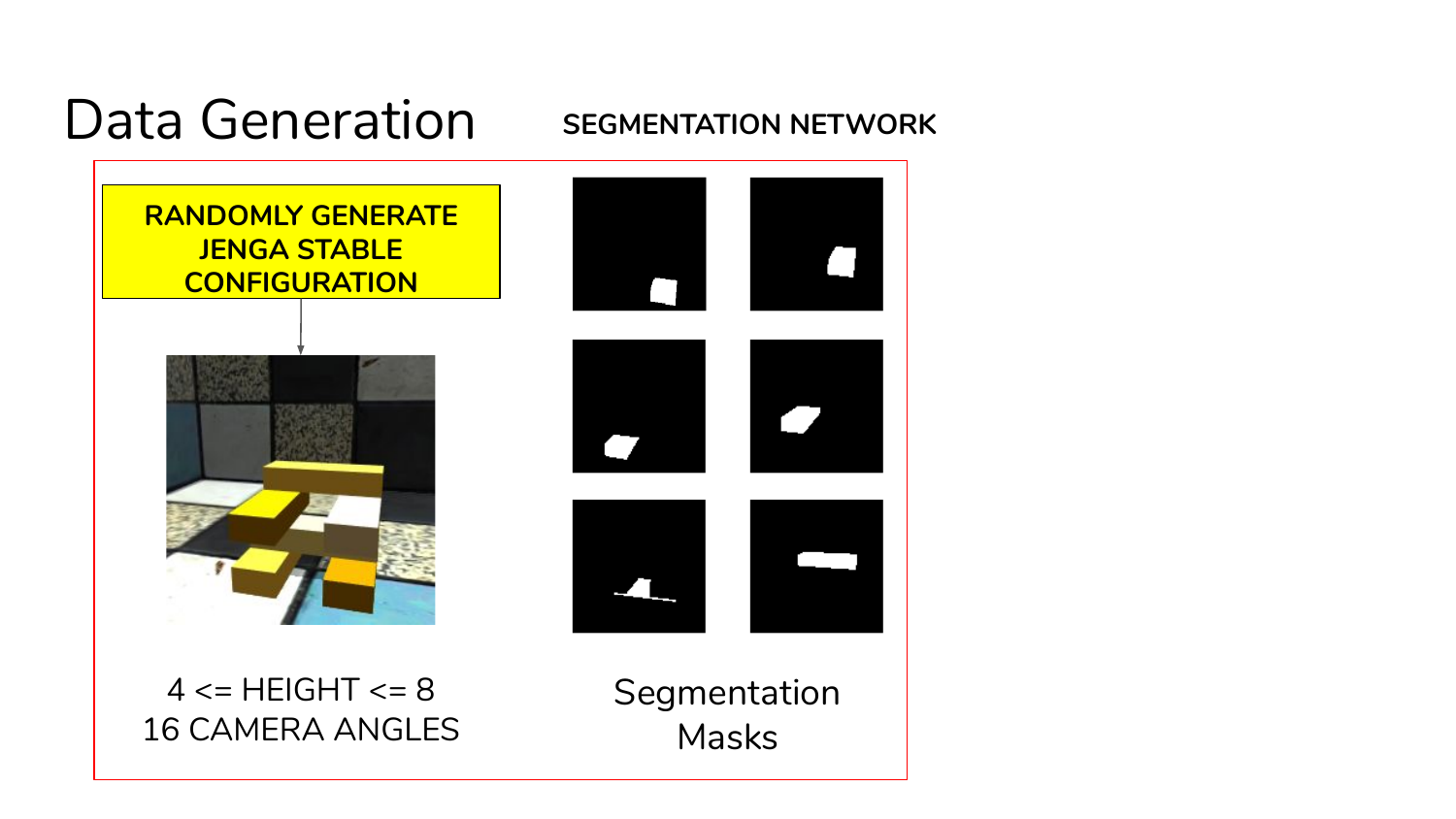#### Data Generation

**SEGMENTATION NETWORK STABILITY NETWORK**



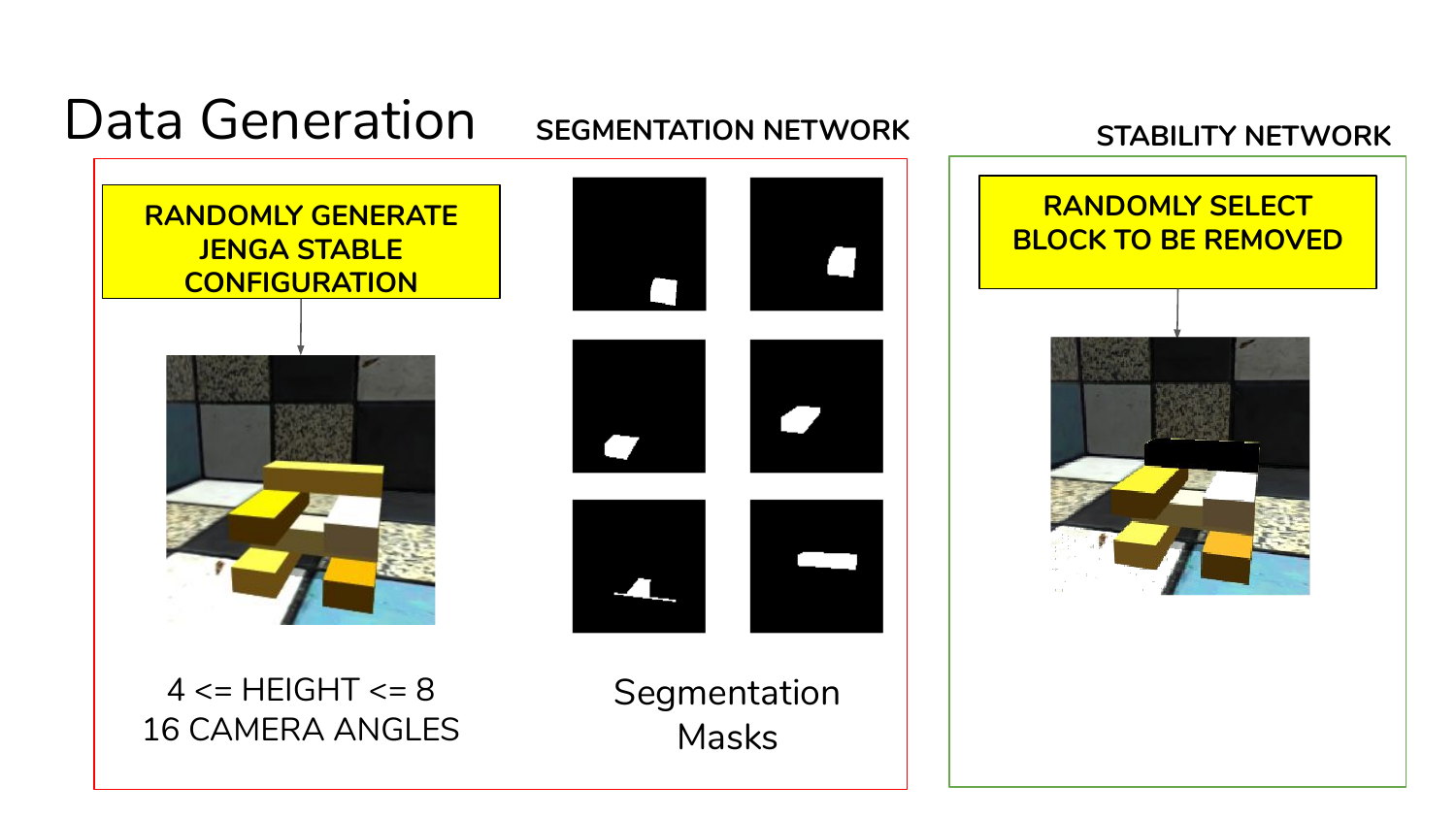#### Data Generation



 $4 \leq H E \leq HT \leq 8$ 16 CAMERA ANGLES Segmentation Masks

ENERATE TRUE LABEI<br>AFTED DEMOVAL BY **RUNNING AN ACTUAL AFTER REMOVAL BY SIMULATION**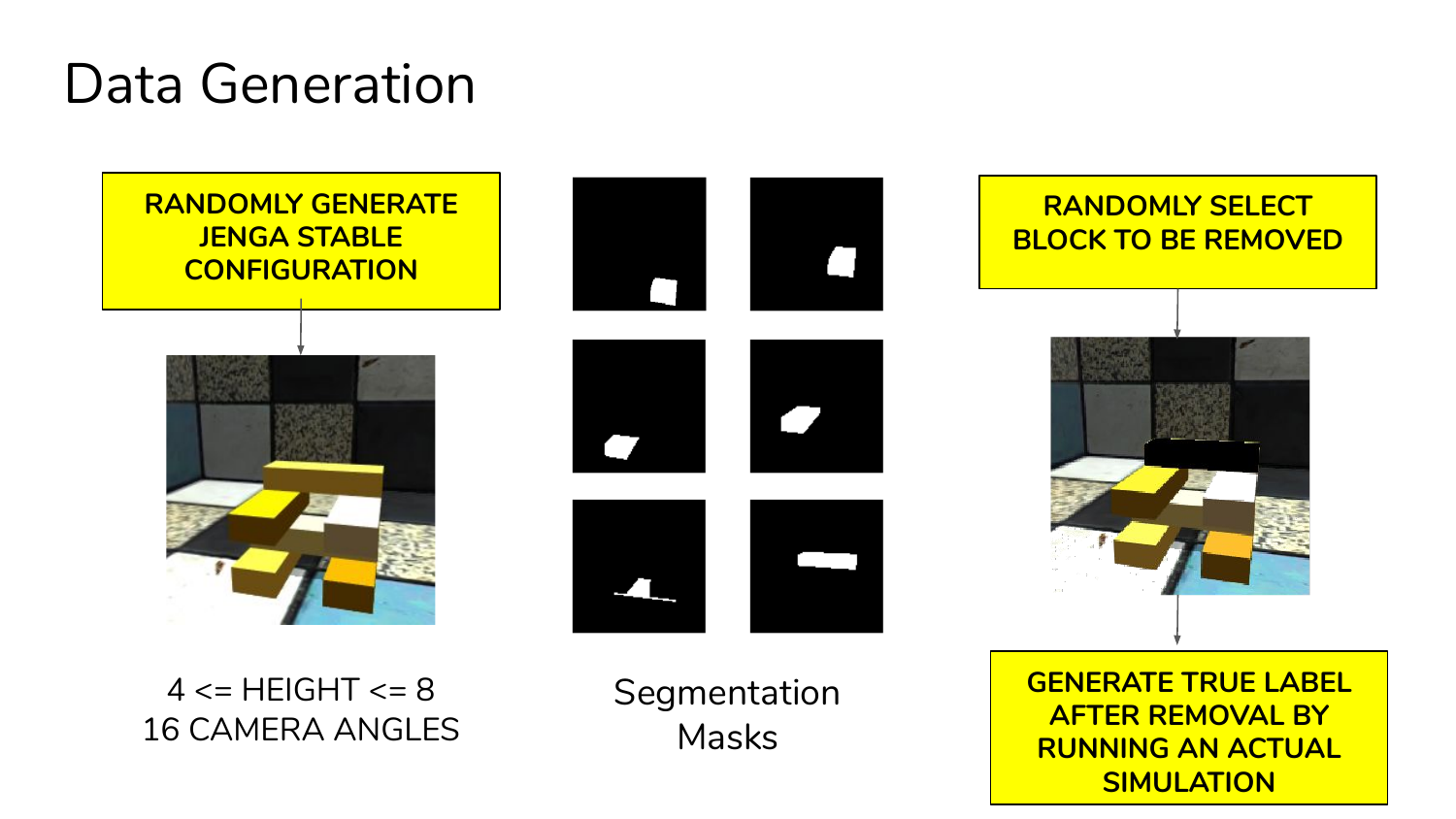#### Data Generation

|                        | <b>Positive</b><br><b>Scenarios</b> | <b>Negative</b><br><b>Scenarios</b> |
|------------------------|-------------------------------------|-------------------------------------|
| <b>Training Data</b>   | 3426                                | 3426                                |
| <b>Validation Data</b> | 856                                 | 856                                 |
| <b>Testing Data</b>    | 1066                                | 1434                                |

 $4 \leq H E \le H T \leq 8$ 16 CAMERA ANGLES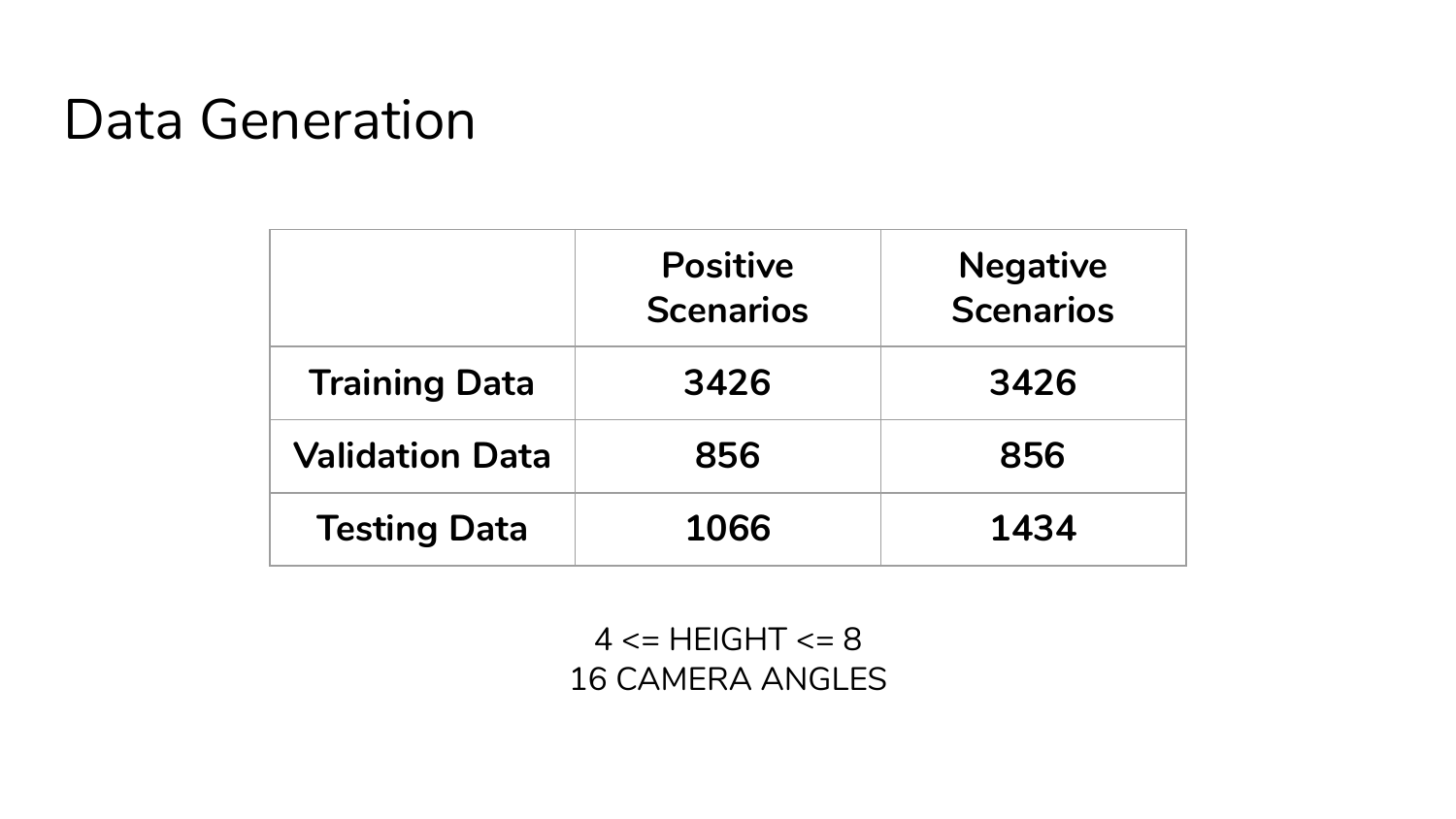#### NETWORK ARCHITECTURE



$$
H_p(q) = -\frac{1}{N} \sum_{i=1}^{N} y_i \cdot log(p(y_i)) + (1 - y_i) \cdot log(1 - p(y_i))
$$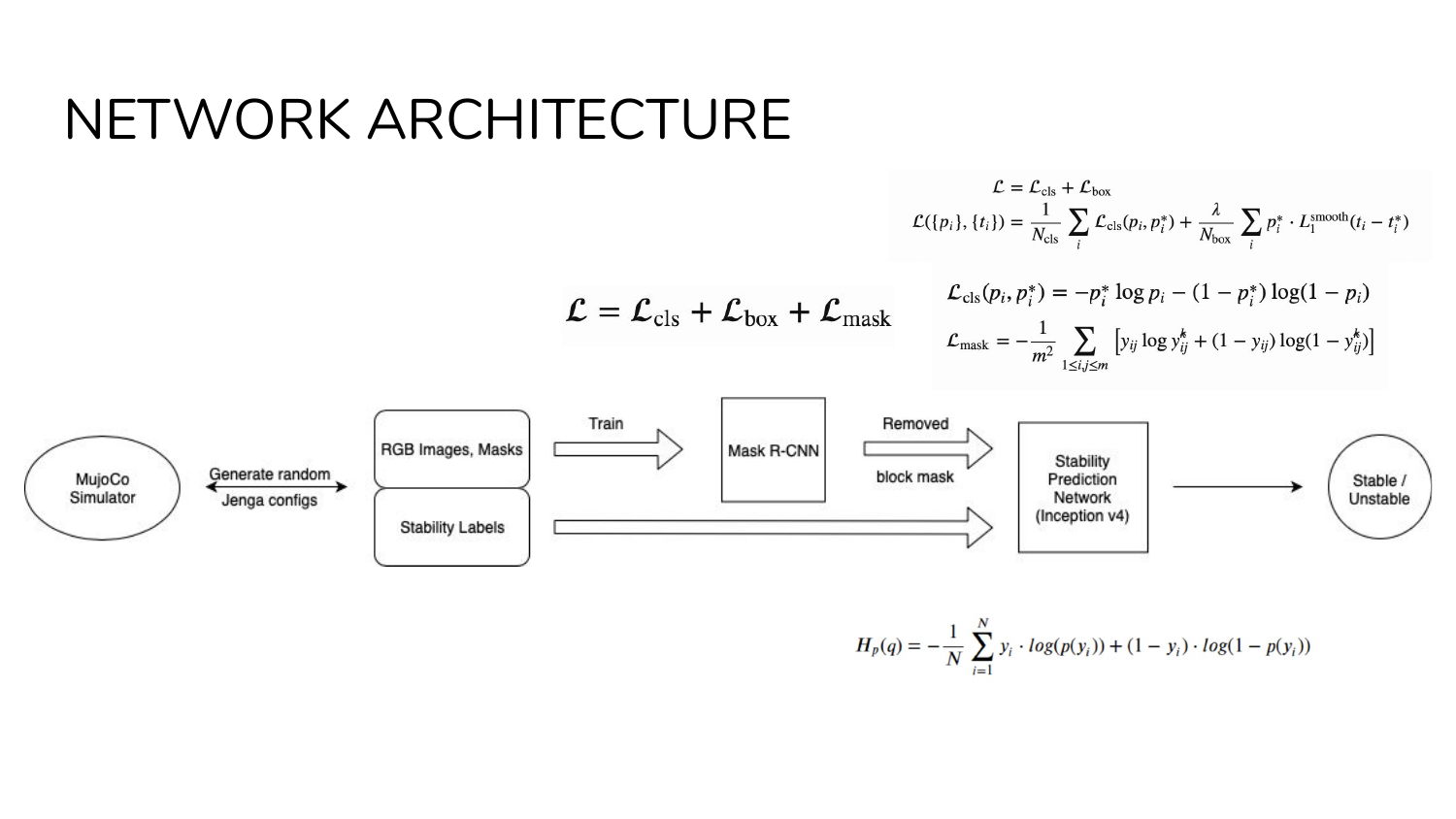#### Quantitative Analysis: Test Set

Mask-RCNN



#### Stability Network



|              | Test mAP |
|--------------|----------|
| <b>BBOX</b>  | 0.4388   |
| Segmentation | 0.4254   |

|                        | Accuracy |
|------------------------|----------|
| <b>Validation Data</b> | 0.98     |
| <b>Testing Data</b>    | 0.97     |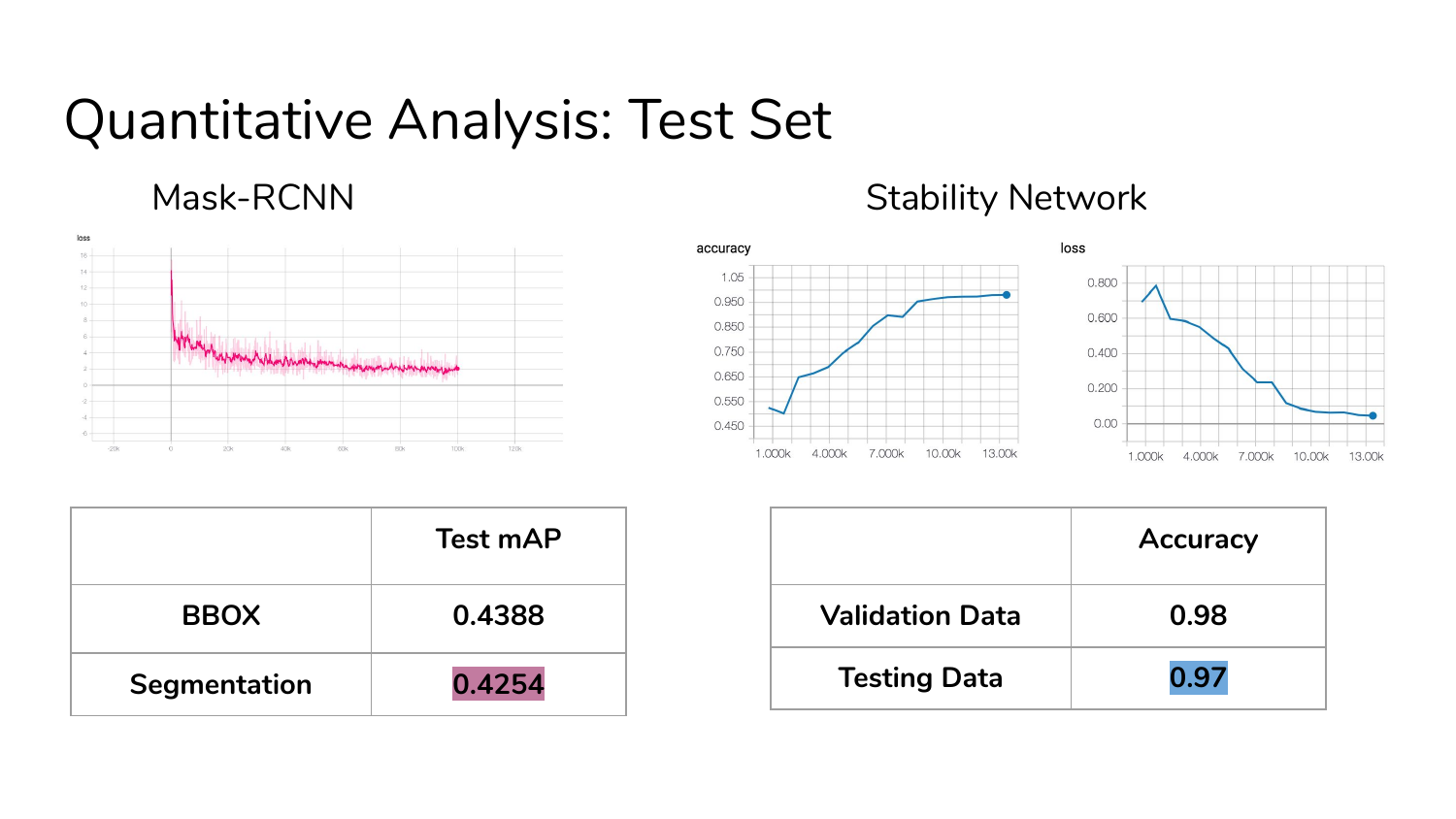## Qualitative Analysis : Test Set



Notice that the blocks at all levels are classified accurately for stability across multiple Jenga configurations

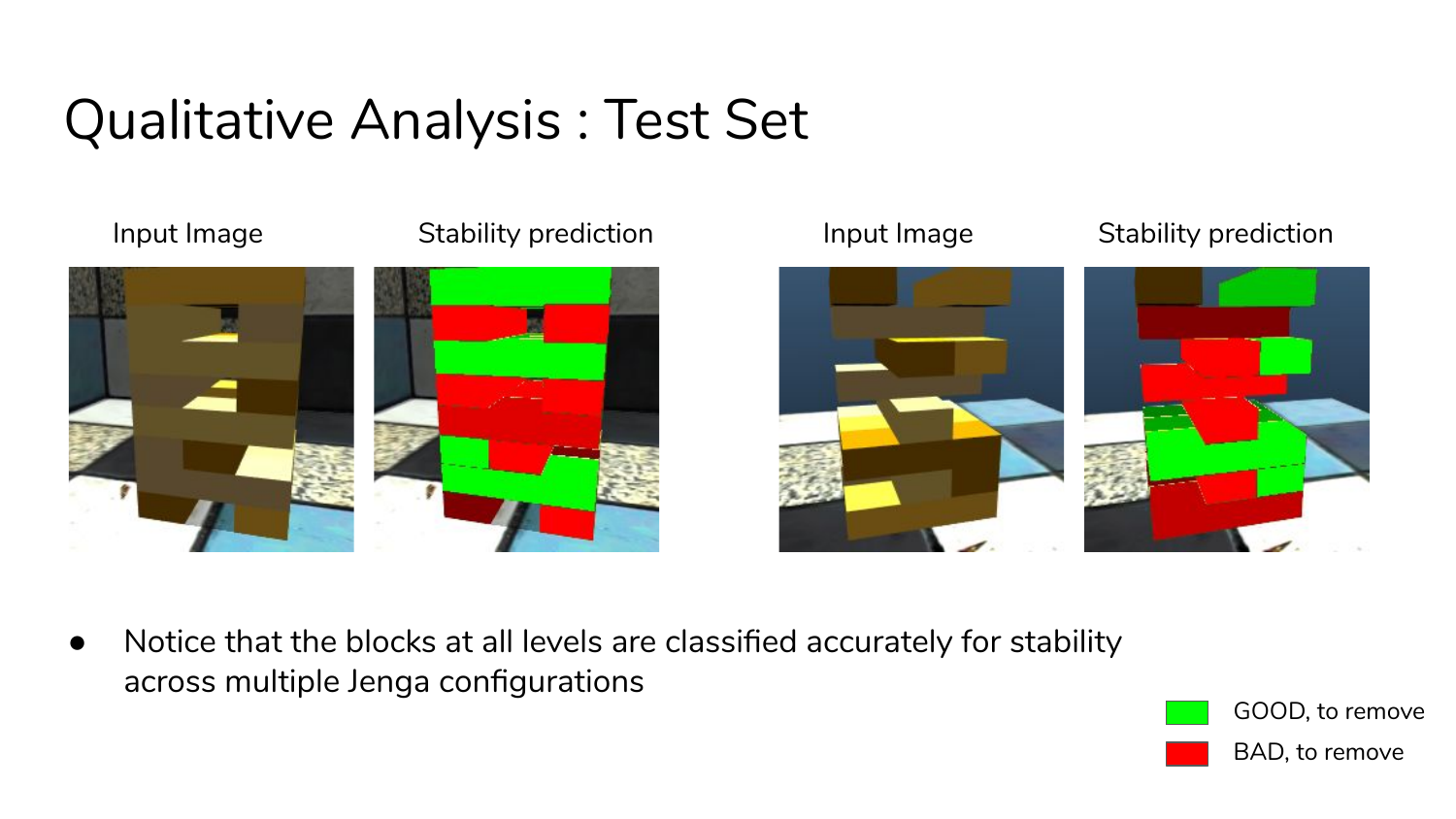## Qualitative Analysis : Test Set (continued)

Camera Angle 1 Camera Angle 2





- For same configuration and same blocks, predictions can differ across camera angles
- $E$ nhancement : Combine predictions from multiple angles

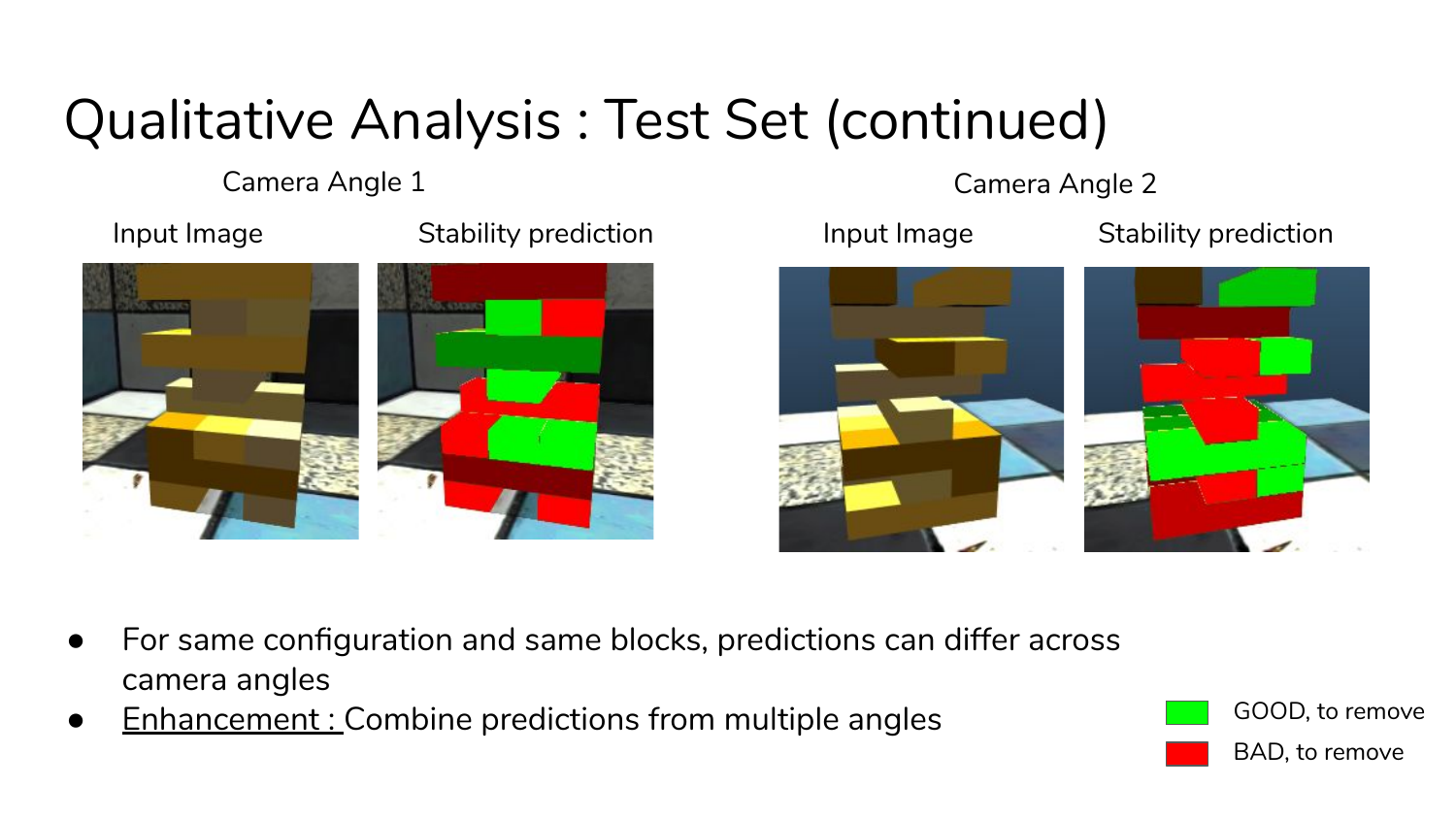#### Qualitative Analysis : Test Set (continued)

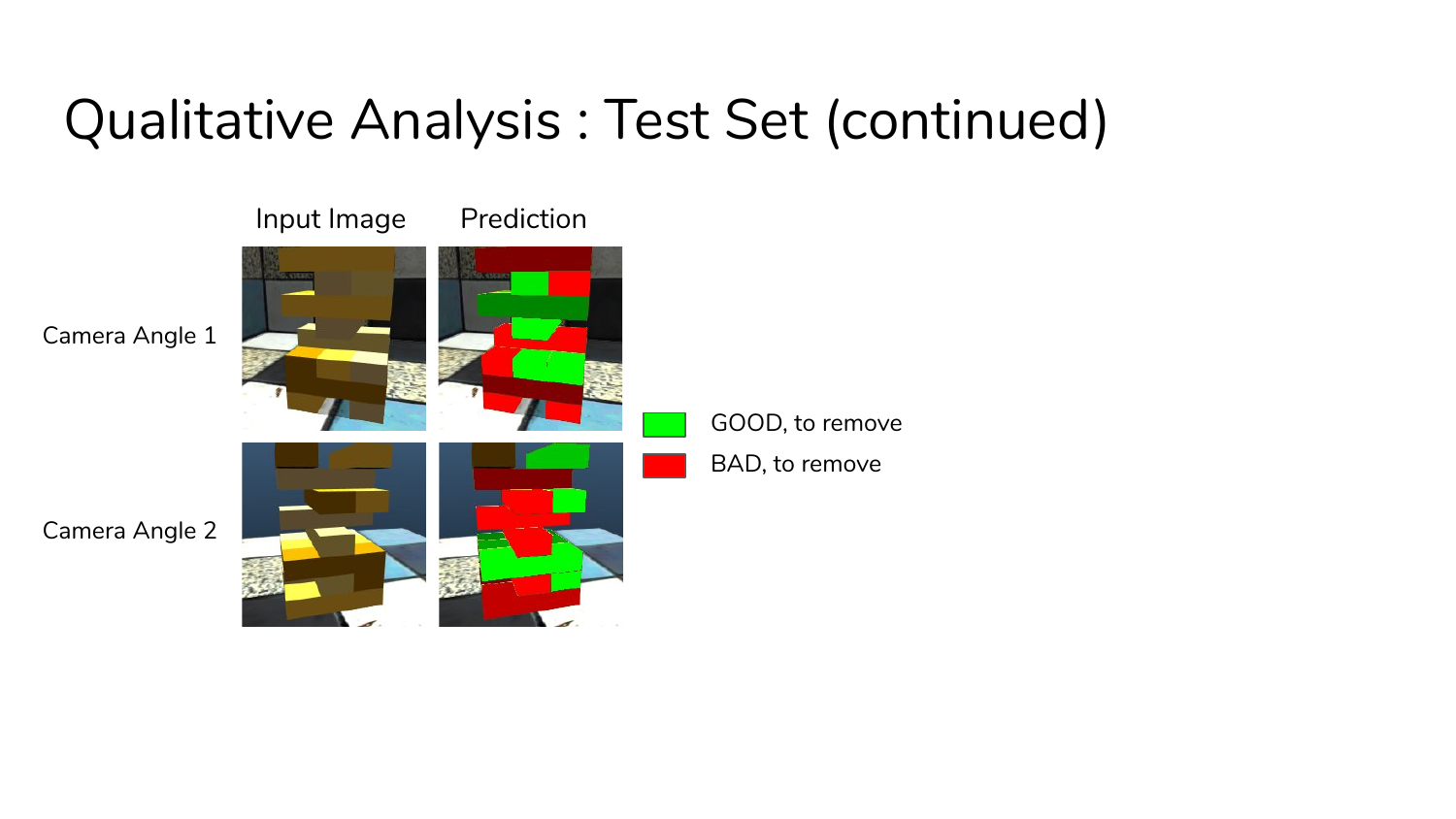#### Enhancement : Combining Camera Inputs



• Perform Majority Voting Across Camera Angles

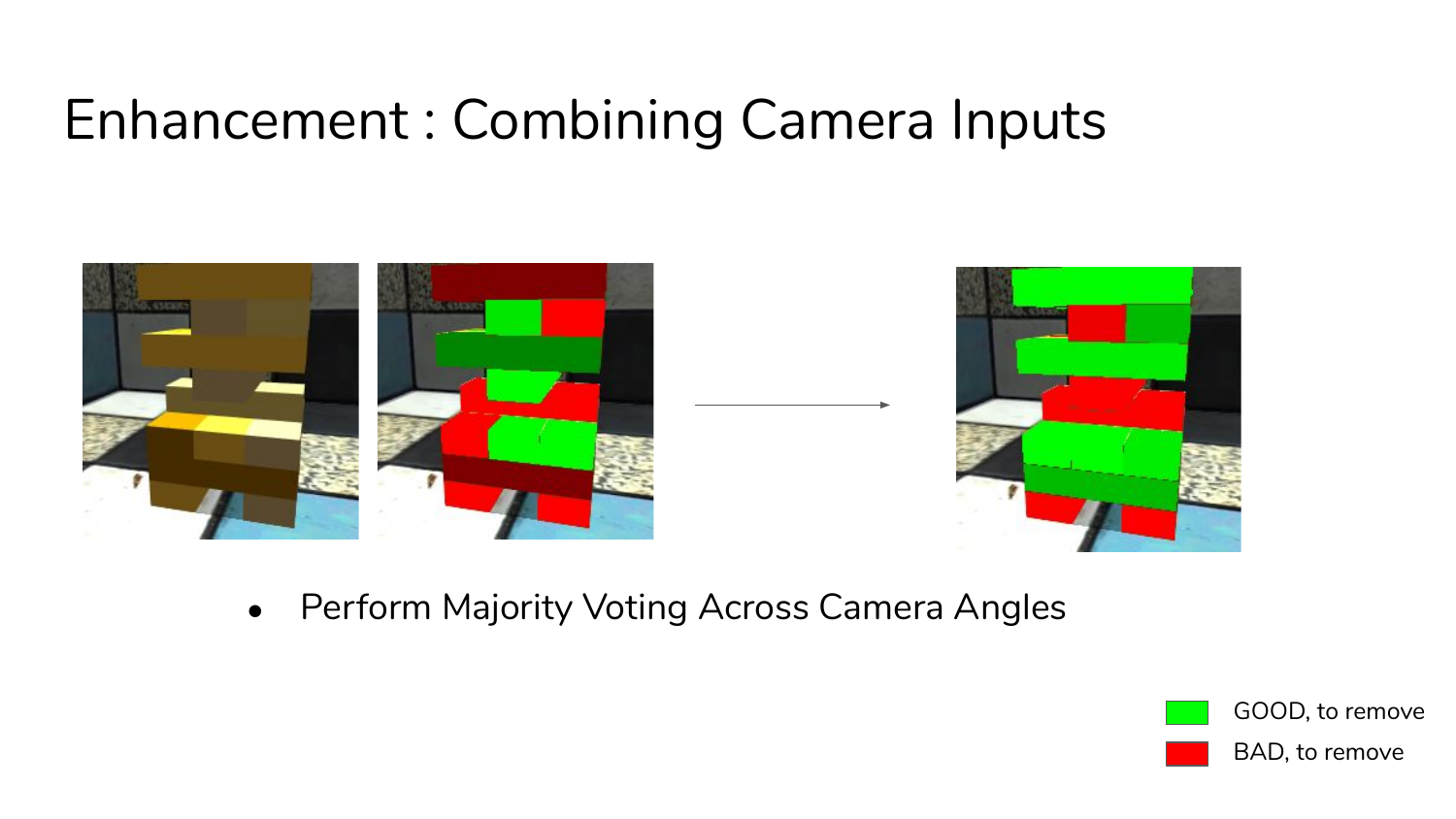## Qualitative Analysis : Complete Pipeline



- Block Masks detected with high confidence
- Some blocks missed from detection
- Stability classification done accurately for detected blocks
- Enhancement : Train Mask-RCNN further with higher learning rate  $*$

Fazeli, N., Oller, M., Wu, J., Wu, Z., Tenenbaum, J. B., & Rodriguez, A. (2019). *See, feel, act: Hierarchical learning for complex manipulation skills with multisensory fusion*. Retrieved from http://robotics.sciencemag.org

GOOD, to remove

BAD, to remove